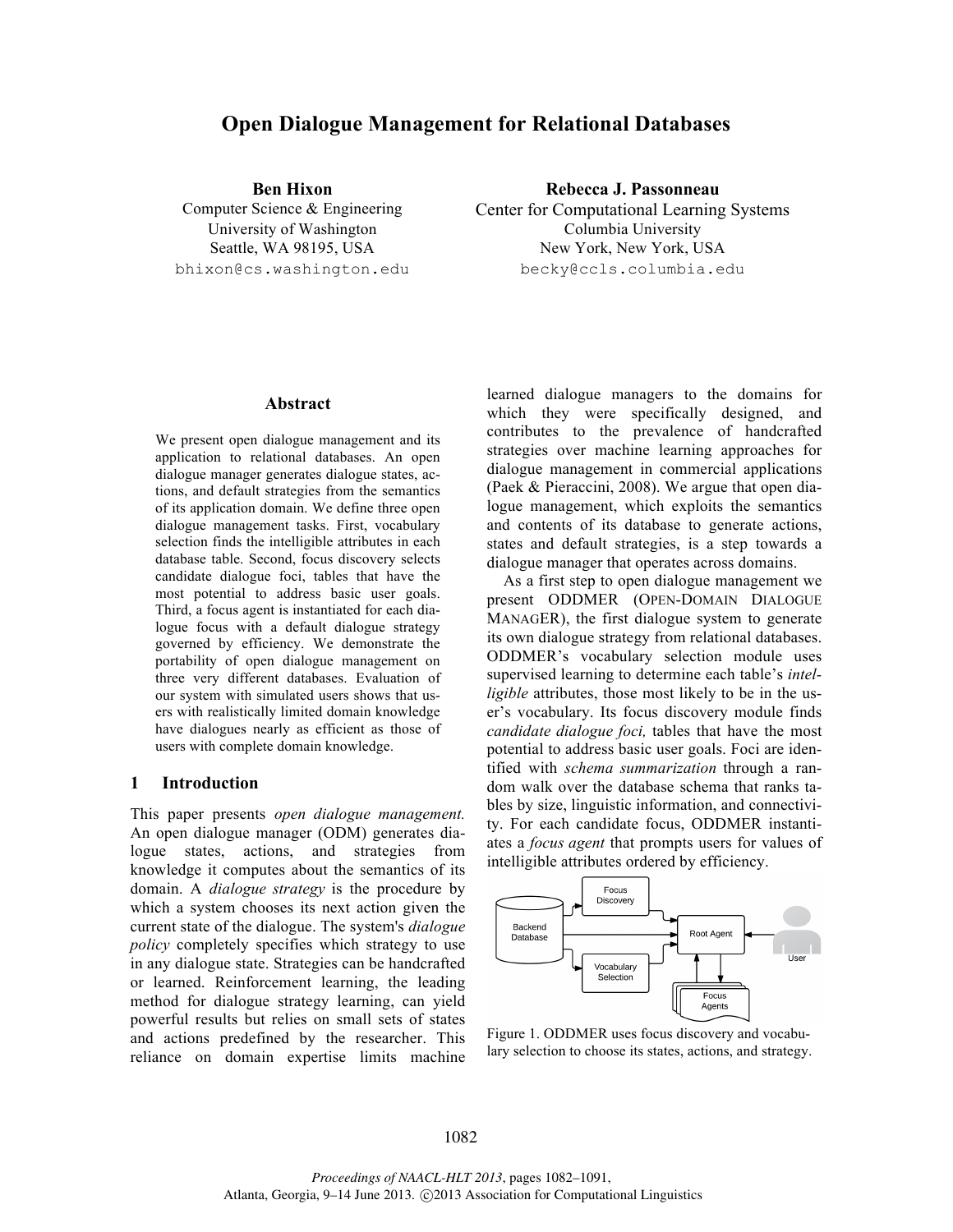This paper addresses a particular type of information-seeking dialogue in which the user's goal is to select a tuple from a table. Tuples are identified by *constraints,* attribute-value pairs elicited from a user during the dialogue. A typical user, however, cannot supply all values with equal readiness. For example, attributes such as primary or foreign keys are irrelevant or unintelligible to users. This results in a *vocabulary problem*, a mismatch between system and user vocabulary (Furnas et al., 1987). Furthermore, tables differ in their relevance to users. Tables that contain little semantic information have less potential to address user goals. Dialogue systems for relational databases often rely on manual pre-processing to select the attributes a typical user can most readily supply and identify the tables with the most relevance to basic user goals. An open dialogue system obviates this manual step by exploiting the database semantics.

For example, *Heiskell* is a library database that includes a table for books (BOOK) and a table for book subject headings (HEADING). A typical patron wants a book, not a heading. Due to BOOK's larger size, its greater number of intelligible attributes, and its higher connectivity to other tables, ODDMER recognizes that a BOOK tuple satisfies a more basic user goal. BOOK has 32 attributes, most of which are numeric fields familiar to a librarian but arcane to the user. ODDMER selects the table's intelligible attributes as its vocabulary. It recognizes that a book's author and title are intelligible, but the book's ISBN is not. Consequently, ODDMER will not ask the user for the ISBN.

ODDMER assumes a user of the Heiskell database will be likely to know one or more intelligible attributes of books. ODDMER ranks intelligible attribute-value pairs by their *semantic specificity,*  the degree to which they uniquely identify a tuple. To demonstrate the benefit of pre-computing this semantic information, we test ODDMER on three databases with simulated users of two knowledge levels. *Complete-knowledge* users know all attribute values. They have no vocabulary problem, will always be able to supply a requested constraint, and require no vocabulary selection to achieve maximum dialogue efficiency. *Incompleteknowledge* users have a more realistic vocabulary. They know values for different attributes with different probabilities. Without vocabulary selection, these users have long, inefficient dialogues. Given ODDMER's vocabulary selection and efficient dialogue strategy, these users achieve their goals nearly as efficiently as complete-knowledge users.

## **2 Related Work**

ODDMER is the first dialogue system to examine a database and choose which tables and attributes to use in dialogue. We envision open dialogue management as a suite of domain-independent procedures through which a dialogue manager can exploit its knowledge base. Hastie, Liu, and Lemon (2009) also generate policies from databases. They do not consider multiple tables, and they depend on handcrafted Business Process Models that explicitly specify the dialogue flow for the domain. This limits their method to domains with available models. Polifroni, Chung, and Seneff (2003) also argue for the importance of generic, domainindependent dialogue managers. Their portable information presentation strategies cluster attribute values to summarize database contents for users. Neither of these works considers how to choose attributes or find which domain entities are likely objects of dialogue goals. Chotimongkol and Rudnicky (2008) use unsupervised learning to automatically acquire task-specific information from a corpus of in-domain human-human dialogue transcripts. They require a large corpus whereas we need only the underlying database.

The vocabulary problem has received relatively little attention in dialogue research, and no method to automatically identify intelligible constraints has been previously demonstrated. Demberg and Moore (2006) choose constraints with a user model that records user importance, such as 'price' for a student in a restaurant domain. They require a manually crafted user model and must match model to user. Polifroni and Walker (2006) use attribute entropy to order system initiative prompts, but assume that both the table and the relevant attributes are known a priori. Varges, Weng, and Pon-Barry (2006) develop a WOZ system in which a wizard recommends to real users what constraint to provide that will best narrow down results. Each of these works assumes all constraints are intelligible.

Two recent works concentrate more closely on the vocabulary problem. Janarthanam and Lemon (2010) build a system that determines a user's level of referring expression expertise, but manually determine the set of possible expressions. Selfridge and Heeman (2010) simulate users with different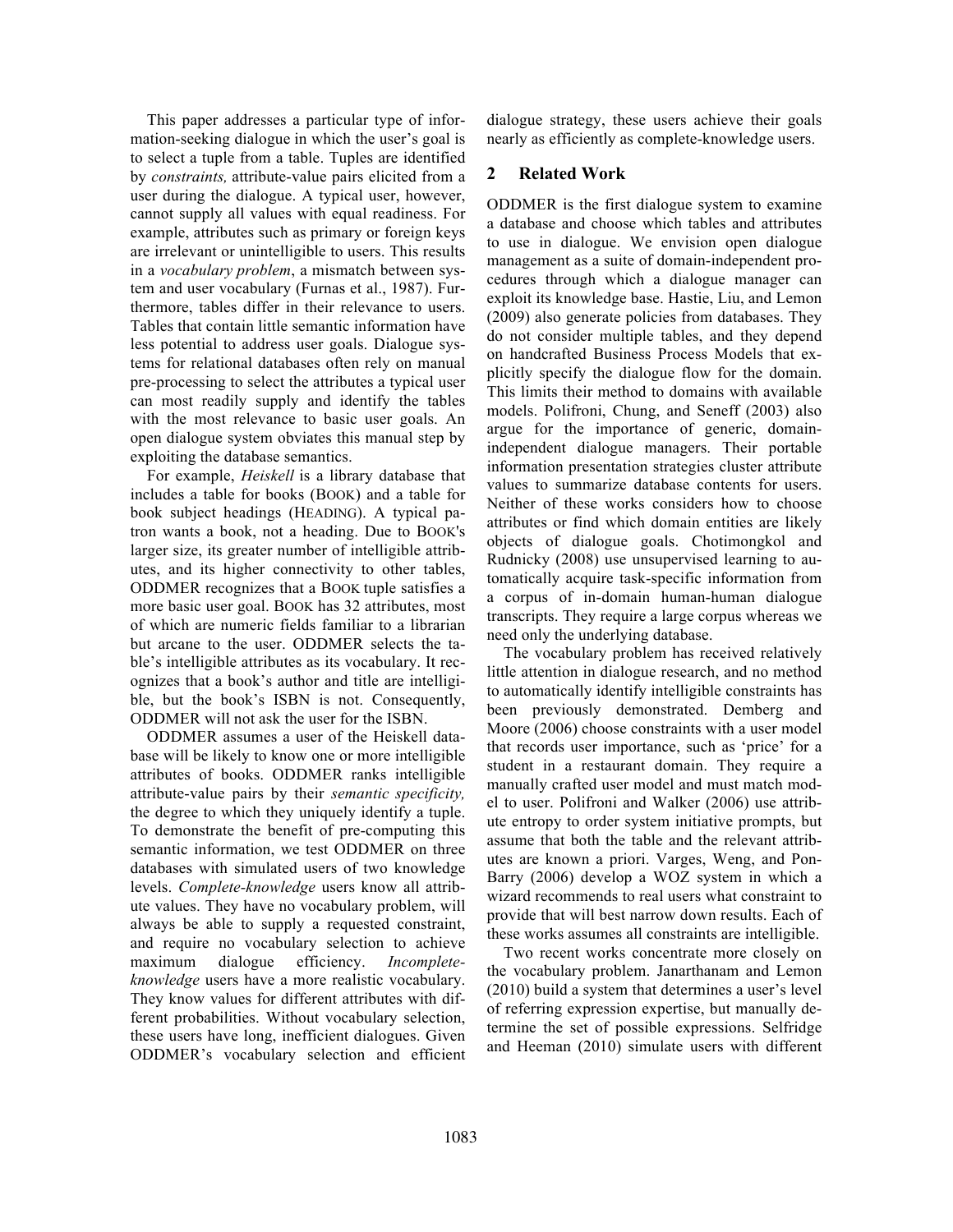levels of domain knowledge. A novice has a 10% chance to know any constraint, and an expert a 90% chance. They do not consider users who know different constraints with different probabilities as we do, and do not consider databases that contain attributes likely to be unintelligible to most users.

Reinforcement learning, the leading approach for learning a dialogue strategy, demonstrates powerful results. For example, Rieser and Lemon (2009) find the optimal size of a list of tuples that match a user's constraints and when to display it in different user environments. A dialogue strategy is treated as a *policy*, a function that maps states to actions. Policy optimization is a Markov decision process. Paek and Pieraccini (2008) argue that reinforcement learning is limited by its reliance upon small sets of manually defined states and actions, with no standard method to determine these. ODDMER identifies dialogue states and actions automatically. Its default strategy could be optimized with reinforcement learning.

Portability is an important research area in natural-language interfaces to databases (NLIDBs). An NLIDB parses a user utterance into a logical form, which is transformed into a database query. Users typically know the database structure and contents. TEAM (Grosz, 1983), the first portable NLIDB, questions a domain expert to acquire linguistic knowledge for new databases. More recently, the ORAKEL interface (Cimiano et al., 2008) partially derives a domain-specific lexicon from a generic ontology. Here we do not focus on parsing of user questions, but on the acquisition of dialogue states, actions, and strategies from a database.

### **3 The ODDMER Dialogue System**

ODDMER's *vocabulary selection* module finds each table's intelligible attributes. Its *focus discovery* module identifies candidate foci. A *focus agent* module instantiates dialogue agents for each focus. Their default strategy elicits attribute values from users in order of semantic specificity.

### **3.1 Vocabulary Selection**

A *vocabulary* is the set of words and expressions used to discuss a domain. Domain entities can be identified by their *descriptions*, or sets of attributevalue pairs. In order for a system and a user to profitably engage in a natural language dialogue about database items, descriptions should consist of attributes and values understood by both system and user. We define the *vocabulary selection task* as the automatic selection of attribute-value pairs that the system expects its users will use to describe domain entities.

Successful vocabulary selection solves the vocabulary problem. The vocabulary problem is a bottleneck to portability because the attributes a user is likely to know must be predetermined for existing systems. ODDMER learns a classifier to determine a table's intelligible attributes. An attribute is *intelligible* if its values are in a user's vocabulary. A user interested in a particular item but unfamiliar with the structure of a database is more likely to recognize an intelligible attribute, and to know all or part of the relevant value.

To determine intelligible attributes, ODDMER currently relies on a binary classifier that takes as input the values of each attribute found in a particular instantiation of a relational database. To train the classifier, we labeled a set of 84 attributes belonging to tables taken from the Microsoft AdventureWorks Cycle Company database, a benchmark database packaged with Microsoft SQL Server. An attribute was labeled as intelligible if its values were likely to be known to a user. Four annotators worked independently to label the attributes. Pairwise agreement was 69%, and Krippendorff's alpha (Krippendorff, 1980) was 0.42. The low agreement can be attributed in part to the many ways to interpret the question annotators were to answer. The instructions indicated that the goal was to identify attributes corresponding to common-sense knowledge, but for a given table, annotators were shown all the attributes and asked whether they would know a value. For an employee table, annotators disagreed on attributes such as birthdate, hire date, and organization level. If they had instead been asked whether anyone without access to the table might know a value, there may have been more agreement.

Ratio of unique to total characters in all values Mean ratio of unique to total characters per value Ratio of numeric to total characters in all values Ratio of unique to total values Ratio of unique to total words in all values Total number of characters in all values

Table 1. Representative features for attribute classification used in the best-performing intelligibility classifier.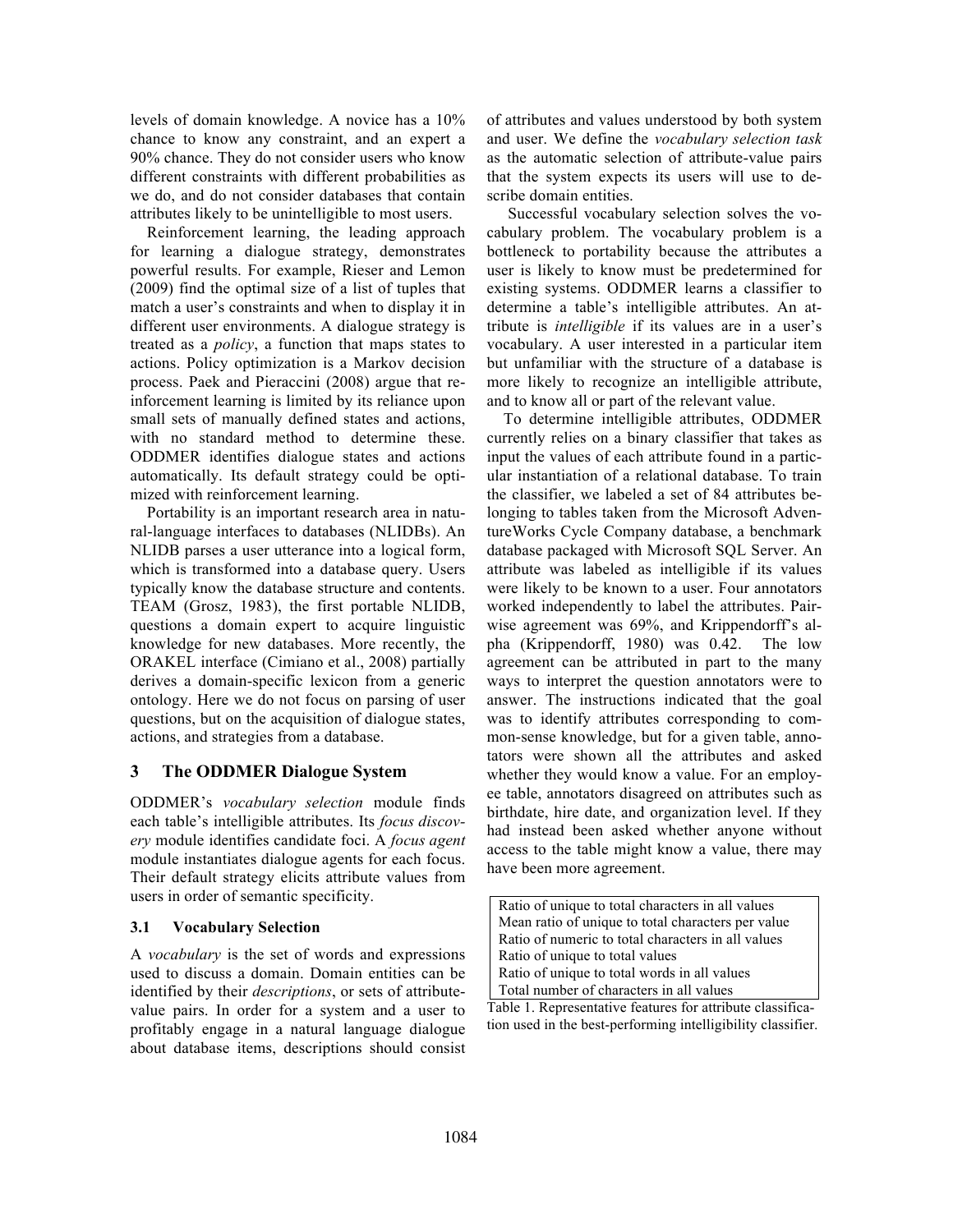The training data for the classifier consisted of 67 attributes that at least three annotators agreed on (22 intelligible, 45 not intelligible); pairwise agreement was 0.81 and Krippendorff's alpha was 0.61. They represented 8 tables and contained a total of 393,520 values, 123,901 of which were unique. For each attribute we extracted 17 features to represent the linguistic *expressiveness* of the attributes' values. An attribute whose values are more like natural language is more intelligible. Table 1 lists the features of the best classifier.

We tested several binary classifiers in Weka (Hall et al., 2009). ADTree (Freund & Mason, 1999) with ten boosting iterations performed best, with 91% recall and 91% precision under 10-fold cross-validation. However, the ADTree models were overfitted to the AdventureWorks domain. The RIPPER rule-learning algorithm (Cohen, 1995) achieved 77% precision and 78% recall. Because its learned model of three simple rules generalizes better to our domains, ODDMER uses the RIPPER intelligibility classifier.

Given a table, the vocabulary selection module returns which of its attributes should be in the system's vocabulary. For the Heiskell Library domain, the 32 attributes of the BOOK table include many internal codes understood by librarians but not by users. Only the seven attributes shown in Table 2 are classified as intelligible. Dialogues with only intelligible attributes should be more efficient for users with incomplete domain knowledge, because they will be more likely to know their values.

ODDMER's vocabulary selection module also computes the *semantic specificity* score of each attribute (Hixon, Passonneau, & Epstein, 2012). Semantic specificity rates an attribute on a scale from 0 to 1 according to how unambiguously its values map to rows in the database. More specific attributes are expected to be more efficient prompts. Table 2 lists the specificity values of the intelligible attributes for BOOK.

| Intelligible Attributes | Specificity |
|-------------------------|-------------|
| <b>ANNOTATION</b>       | 0.958       |
| <b>TITLE</b>            | 0.878       |
| <b>SORTTITLE</b>        | 0.878       |
| <b>AUTHOR</b>           | 0.300       |
| <b>NARRATOR</b>         | 0.018       |
| <b>PUBLISHER</b>        | 0.016       |
| SERIES                  | 0.003       |

Table 2. Intelligible attributes for BOOK sorted by specificity. (SORTTITLE is a duplicate of TITLE.)

#### **3.2 Candidate Dialogue Focus Discovery**

Information-seeking dialogues address diverse dialogue goals. For example, users may want to identify a tuple in a table ("I want a certain book by Stephen King."), retrieve the value of an attribute for a given tuple ("Is my plane on time?" "Who wrote *Moby Dick*?"), aggregate over a set of tuples ("How many Italian restaurants are in this neighborhood?"), or compare values of different tuples ("Which restaurant is more expensive?"). Each of these dialogue goals represents a distinct information need. However, not all possible information needs in a domain are equally likely. For example, a user is unlikely to ask for the value of a primary key attribute, or to select a tuple from a table that contains only primary and foreign keys. A dialogue system should place less priority on addressing these peripheral dialogue goals.

Given a particular domain, we assume that some goals are more *basic* than others. For example, the basic function of a library is to provide books to borrowers. Some libraries will also provide other material, or perform reference functions, but these are less basic. This notion of a basic goal is related to the basic categories proposed by Rosch (1978), who claimed that not all categories are equally useful for cognition. Basic categories are more differentiated from other categories, and have attributes that are common to all or most members of the category, thus provide us with more information (the principle of *cognitive economy*). Basic categories also mirror the structure of the perceptual and functional attributes of the natural world, thus serve us better in our daily activities. Typically a domain expert will identify the basic dialogue goals in a domain, but we suggest that the basic dialogue goals are *discoverable* in the underlying database. While a difficult problem, we are motivated by work in the database literature to identify and rank the most likely queries for an arbitrary database (Jayapandian & Jagadish, 2008).

We approach the problem of recovering dialogue goals from a database by restricting our attention to the tuple selection task, a commonly studied type of information-seeking dialogue in which the user's goal is to select a tuple from a table. A relational database typically consists of multiple tables, and each table can satisfy different user goals. Given a database composed of multiple tables, an open dialogue system calculates which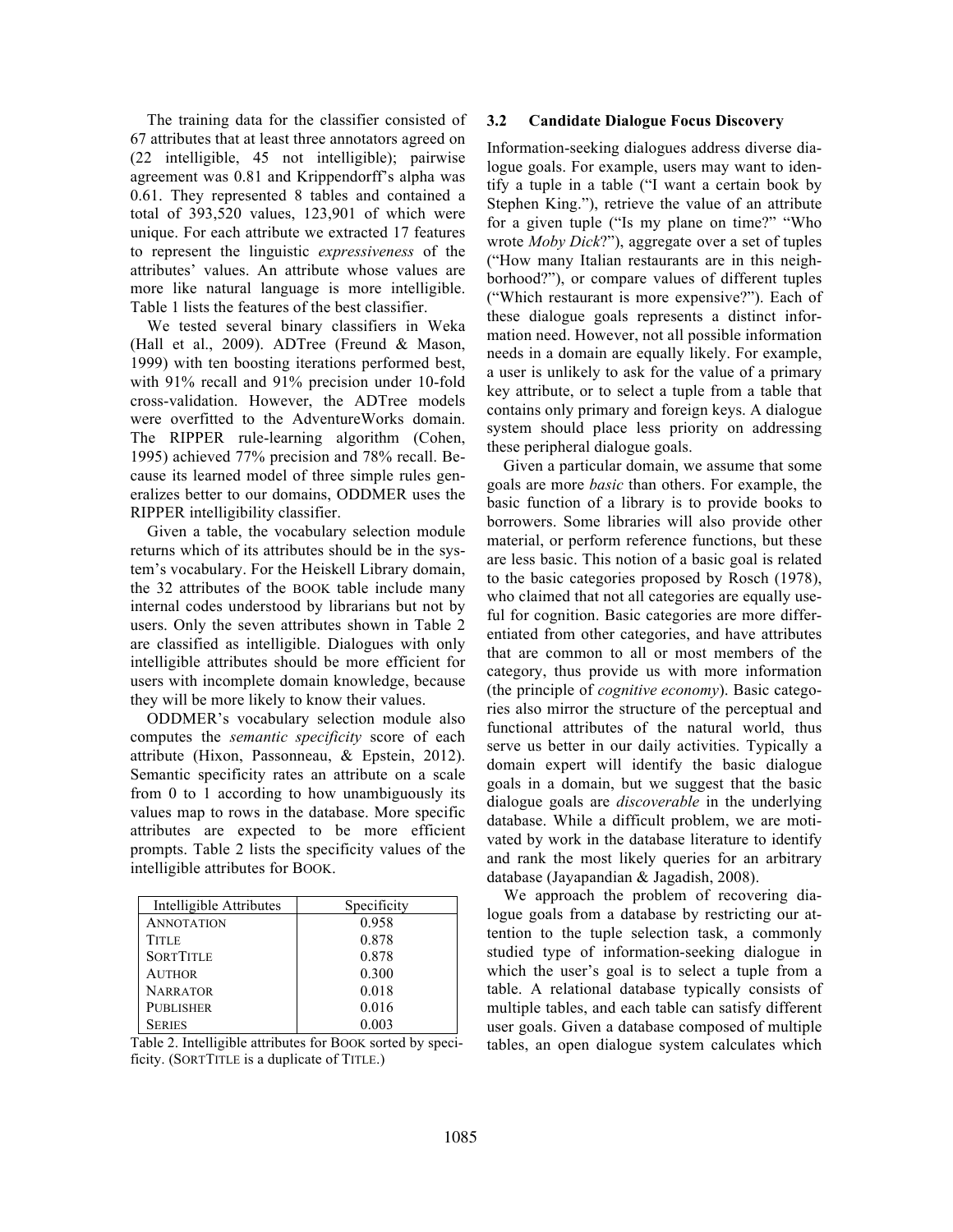tables are larger, have more natural language content, and greater connectivity to other tables. We refer to these tables as *candidate dialogue foci.*  This notion of candidate focus for a dialogue is similar to focus of attention (Grosz & Sidner, 1986) in that information-seeking dialogues can be segmented to reflect the table both participants focus their attention on at a given time*.* We denote the task of identifying candidate foci in a relational database as *focus discovery.*

ODDMER's focus discovery module returns an ordered list of candidate foci, the *focal summary.*  The highest ranked focus is the most relevant to basic user goals, those goals that pertain to the most information-rich and intelligible table. For our tuple-selection task, the highest-ranked focus is the table from which the system predicts a user will most likely want to select a tuple. A system that begins a dialogue by first mentioning the most relevant tables communicates the structure of the database better than does a system that lists all tables in a random order. Users with more specialized goals may be interested in more peripheral tables. For these users, more effort will be required to establish a dialogue focus: several tables may be proposed by the system and rejected before the user agrees to consider a given table. In tests with real users, we would expect them to find it acceptable for a specialized goal to take more effort than a basic goal.

We use *schema summarization* to find candidate focus tables. According to Yu and Jagadish (2006), a schema summary should convey a concise understanding of the underlying database schema. They identify table importance and coverage as criteria for good schema summaries. Their summaries for XML databases rank entities with higher cardinality (number of rows) and connectivity (number of joins) as more important. Yang, Procopiuc, and Srivastava (2009) extend schema summarization to relational databases. We closely follow the Yang algorithm but make modifications for dialogue to account for attribute intelligibility.

A database *schema* is an undirected graph  $G = \langle R, E \rangle$  where each node  $r \in R$  corresponds to a table in a database and each edge  $e \in E$  denotes a join between two tables. A *schema summary* is a set of the most important nodes in the schema. Yang and colleagues compute the importance of a table as a function of its size, total entropy of its attributes, and connectivity to other tables. To incorporate connectivity, they employ a random walk over the schema graph. The most important tables maintain the highest information content in the steady state of a random walk over the schema.

A significant feature of their algorithm is that a table's high-entropy attributes largely determine its importance. It is possible to artificially inflate a table's importance under the Yang algorithm by introducing a new column of distinct integer values; numeric and linguistic values contribute equally to importance. For dialogue applications, this is undesirable. A table with more intelligible attributes is a more likely candidate focus because it can more readily be discussed. We therefore modify the Yang algorithm to compute table *verbality.* Verbality is similar to importance except that where Yang and colleagues use all attributes, we use intelligible attributes identified by vocabulary selection.

A table's verbality score is a function of its cardinality, the entropy of its intelligible attributes, and its connectivity to other tables. We apply vocabulary selection to find natural language attributes. To calculate the verbality of a table *T*, let *A* be the attributes of *T* and let  $A' \subseteq A$  be those attributes of *T* whose values are intelligible, found by the classifier described previously. For BOOK, *A*<sup>ʹ</sup> consists of the attributes shown in Table 2. Define *V*, the verbal information content of a table, as

$$
V(T) = \log(|T|) + \sum_{a \in A'} H(a)
$$

where  $|T|$  is the cardinality of the table and  $H(a)$  is the entropy of the attribute  $a$  in  $A'$ . The entropy of *a* is given by  $H(a) = -\sum_{k \in K} p_k \log p_k$  where *K* is the set of distinct values of *a* and  $p_k$  is the fraction of rows in *T* for which *a=k*. If table *T* has no joins,  $V(T)$  is the final verbality score of *T*. Table 3 shows *V*(*T*) for each *T* in *Heiskell*.

To incorporate connectivity into verbality, we create a matrix of transition probabilities between every pair of nodes in the schema and determine which table maintains the highest information. Let  $J\subseteq A$  be the attributes of *T* that join to other tables. The *information transfer* (*IT*) over the join  $j \in J$  is

$$
IT(j) = \frac{H(j)}{V(T) + \sum_{a \in A} q_a H(a)}
$$

where *qa* is the number of joins in which attribute *a* participates. Let  $P(T,R)$  be the transition probability from table *T* to table *R*. For  $T \neq R$ ,  $P(T,R)$  is the sum of *IT*(*j*) for all joins *j* between *T* and *R*. These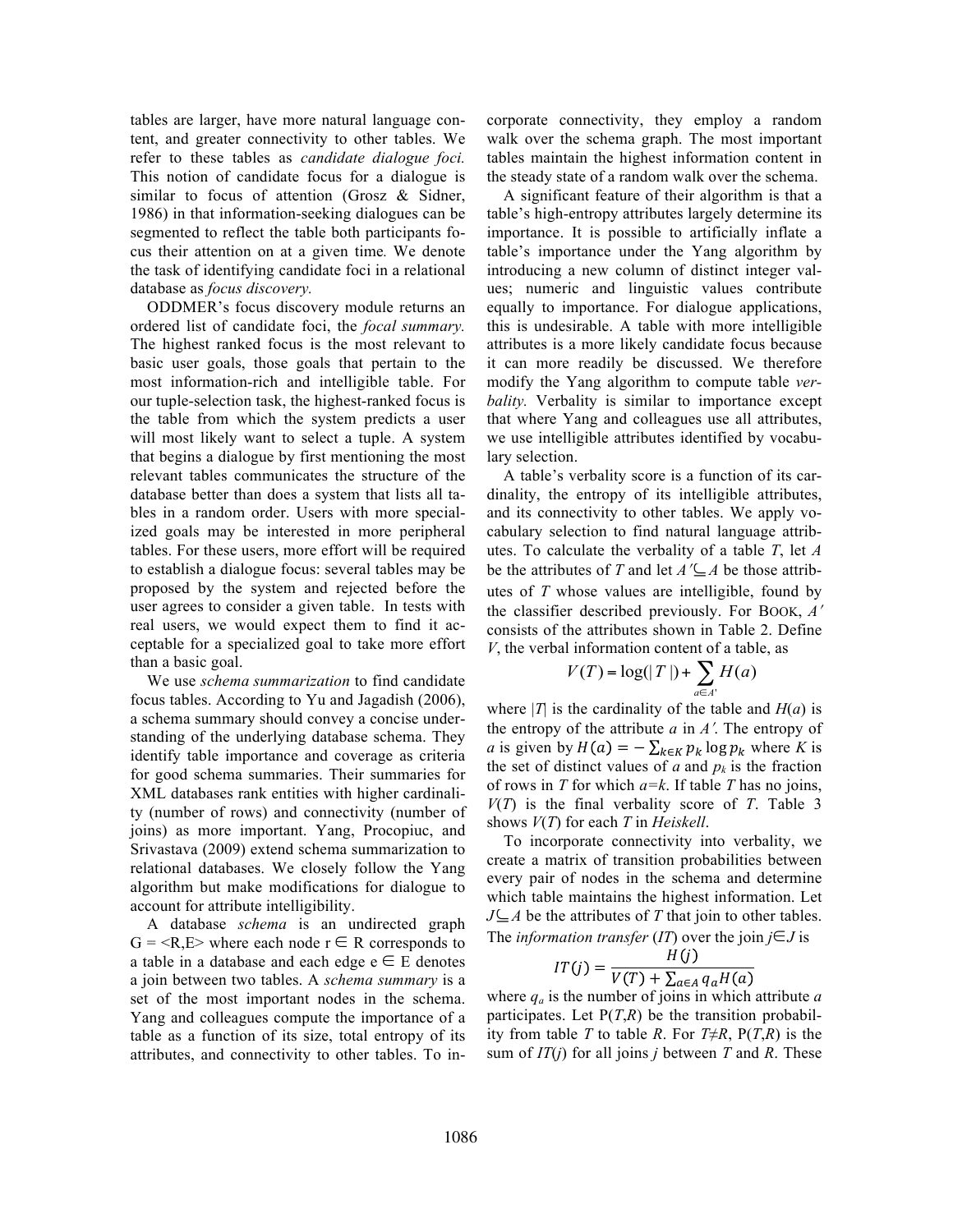probabilities represent the flow of information between tables over their joins. The diagonal entries of the transition matrix are given by

$$
P(T,T) = 1 - \sum_{T \neq R} P(T,R),
$$

the information that stays within table *T*. We then define the *verbality* of table  $T_i$  to be the  $i^{\text{th}}$  element in the stable distribution of a random walk over the NxN matrix whose elements are  $P(T_i, T_j)$  for  $i, j \in$ N. We follow Yang and colleagues and use power iteration to find the stable distribution.

|                      |      | Verbality(T) |
|----------------------|------|--------------|
| Book                 | 88.2 | 45.4         |
| Heading              | 31.7 | 22.4         |
| BibHeadingLink       | 19.2 | 23.6         |
| CirculationHistory   | 17.9 | 24.9         |
| <b>Holding Stats</b> | 15.2 | 24.0         |
| Patron Properties    | 12.7 | 21.9         |
| Reserve              | 12.2 | 25.5         |
| Patron               | 9.0  | 18.6         |

Table 3. Verbalities of *Heiskell*. V(T) is the verbal information of T. Verbality(T) incorporates connectivity.

Table 3 illustrates the verbalities of *Heiskell* before and after information transfer. BOOK clearly dominates. Before information transfer there is more verbal information *V* in BOOK than in the next four tables combined. After information transfer reaches a steady state, its connectivity with other tables increases their verbality, but BOOK remains the leading candidate by a large margin. HEADING's verbality decreases sharply after information transfer because of its low connectivity.

The focus discovery module returns a *focal summary,* a list of the top *k* tables with the highest verbalities. The focal summary is similar to the intensional summary described by Polifroni and Walker (2008), which communicates the contents of a single table to a user. A key difference is that the focal summary pertains to the entire database.

ODDMER is currently limited to the table and attribute labels assigned by the database designer. For example, the Heiskell 'BOOK' table was labeled 'BIBREC' by the database designers, for Bibliographic Record. We renamed this table prior to its use as a backend for the dialogue system. But ODDMER has no way to determine if labels are meaningful. In many cases there is a disincentive towards meaningful table names to avoid conflicts with SQL keywords. Future work will explore how to infer more meaningful table and attribute labels from a database instantiation, for example by consulting external knowledge bases to predict the entity a table represents.

#### **3.3 Focus agent generation**

Focus discovery fits naturally into an agent-based or agenda-based approach to dialogue management (Bohus & Rudnicky, 2009; Nguyen & Wobcke, 2005). At the onset of a dialogue, ODDMER's root agent announces the focal summary and prompts the user for her goal. Upon receipt of a user reply, it launches the appropriate *focus agent*, a finite state machine based on Information State Update (Traum & Larsson, 2003), whose parameters are a table, its list of intelligible attributes, and their computed specificity scores. The agent elicits constraints from the user until the current goal is satisfied or the user abandons the focus. Control over the dialogue then returns to the root, which queries the user for a new focus or ends the dialogue. Figure 2 shows a sample dialogue.

|                                                    | 1. S: Hello, I can help you find a Book. Would you |  |
|----------------------------------------------------|----------------------------------------------------|--|
|                                                    | like to find a Book?                               |  |
|                                                    | 2. U: I'd like a Book.                             |  |
|                                                    | 3. S: Do you know the annotation?                  |  |
|                                                    | $\pm 4$ : U: No.                                   |  |
|                                                    | 5: S: Do you know the title?                       |  |
|                                                    | $\vert$ 6. U: It's Gone with the Wind              |  |
| Figure 2. ODDMER's root agent gives the focal sum- |                                                    |  |
|                                                    |                                                    |  |

mary (k=1) in line 1. The BOOK focus agent launches in line 3 and prompts for the value of the most specific intelligible attribute.

The default strategy of the focus agent is to elicit the most specific, intelligible constraints first. While intelligible attributes are more likely to be known by users, they are not equally valuable as item descriptions. As shown in Table 2, the specificities of NARRATOR, PUBLISHER, and SERIES are so low that a strategy involving them will likely lead to inefficient dialogues and unsatisfied users. The focus agent therefore orders its prompts for constraints by their specificity, and requests the most specific attributes first. Because specificity is a function of the database instantiation and not user knowledge, we expect that this strategy will lead to shorter, more efficient dialogues for all users.

The dialogue starts with the root agent in control of the dialogue. The root agent announces the focal summary, the *k* tables with highest verbality.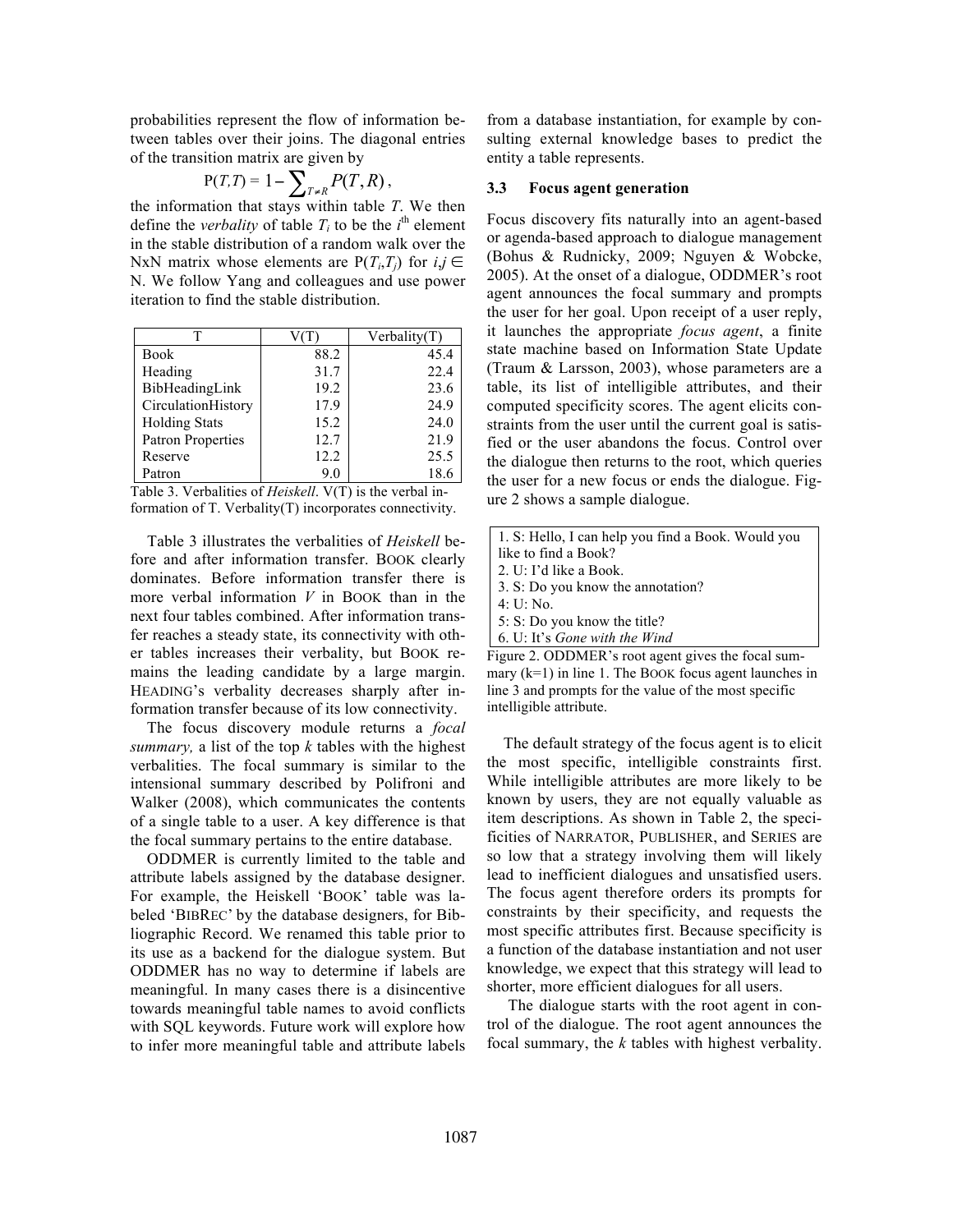Here we let  $k=1$ . The root agent parses the user's reply to determine the focus of interest and launches the appropriate agent. The agent interacts with the user to find a tuple from the table. Its default strategy elicits constraints from the user in order of semantic specificity. Because semantic specificity can apply to combinations of attributes, future work will investigate tradeoffs between efficiency and user effort in prompts for multiple attributes.

The focus agent queries the database upon receipt of each new constraint. If the return size is small enough (here, a single tuple) it announces the result. Otherwise it continues to elicit constraints until all intelligible attributes have elicited values, at which point it announces all matching results.

 ODDMER deals with three goal setbacks: (1) disambiguation, in which a query is under-constrained and matches multiple tuples; (2) over-constrained queries that have no matching tuple; and (3) attributes whose values are unknown to the user. The third setback is particularly prevalent in real-world databases. Our system addresses these setbacks with specific, intelligible vocabulary.

# **4 Evaluation**

ODDMER finds foci and vocabulary for any relational database. We evaluate it on three very different domains. These databases were chosen for their variety, and are not equally suitable for dialogue. Our primary domain of consideration is *Heiskell,* the database of the Heiskell Library. *Heiskell* has eight tables. The largest table is CIR-CULATION HISTORY, which contains 16 attributes with 244,072 rows. However, focus discovery identifies BOOK as the top candidate focus, which matches our intuition. Though BOOK is smaller at only 71,166 rows, it has 32 attributes of which seven are classified as intelligible. The classifier finds none of CIRCULATION HISTORY's attributes intelligible. Manual inspection revealed CIRCULA-TION HISTORY to consist primarily of alphanumeric codes relevant to the library rather than to users.

The second domain we consider is *Grocery*, a small supermarket database used as a teaching tool in an undergraduate class at Hunter College. Grocery has 20 tables. Their cardinalities range from 7 to 197 rows. The top focus in *Grocery* represents the products sold in the store. It was the largest table with the greatest connectivity, and makes

intuitive sense; it is the table a supermarket customer would most likely want to talk about.

To challenge our system we consider *Eve,* a freely available database for the virtual game Eve Online, a massively multiplayer online roleplaying game with over 400,000 subscribers. *Eve* has 78 tables and the game's active community regularly accesses it to determine in-game goals and objects of interest. *Eve* is a challenge for ODDMER because it primarily contains numeric data for objects in the game world. These numeric attributes are of great interest to players but confound our assumption that dialogue goals correlate with high verbality. Moreover, connectivity plays no role in table verbality because *Eve* contains no joins. Focus discovery on *Eve* identifies INVTYPES, a table that represents in-game inventory items*,* as the best focus, even though vocabulary selection identifies only three of its 15 attributes as intelligible. The 12 unintelligible attributes were all numeric. In general, focus discovery and vocabulary selection proved less effective on *Eve* than on *Heiskell*. In *Eve* the verbality scores of the top tables were close together without one outstanding focus candidate.

### **4.1 Simulating the vocabulary problem**

A typical evaluation of a spoken dialogue system provides users with all the information needed to carry out a dialogue. Such a *completely knowledgeable* user can unrealistically describe objects in the domain with the same vocabulary that the system uses. This means it does not experience the vocabulary problem. To test vocabulary selection, we simulate users with *incomplete* domain knowledge. In contrast with Selfridge and Heeman (2010), our limited-knowledge users are more likely to know some attributes than others.

User simulation is often used to stand in for real user dialogues, but it is a concern whether the dialogues are sufficiently realistic (Schatzmann, Georgila, & Young, 2005). Here, we use simulation to exercise each dialogue system with a large number of cases in a highly controlled fashion. For simulated users, we can specify exactly what each user knows about the domain, thus simulation makes it possible to hold everything else the same while contrasting users with complete versus incomplete domain knowledge. We view this as a preliminary step towards evaluation with real users, which we hope to do in future work.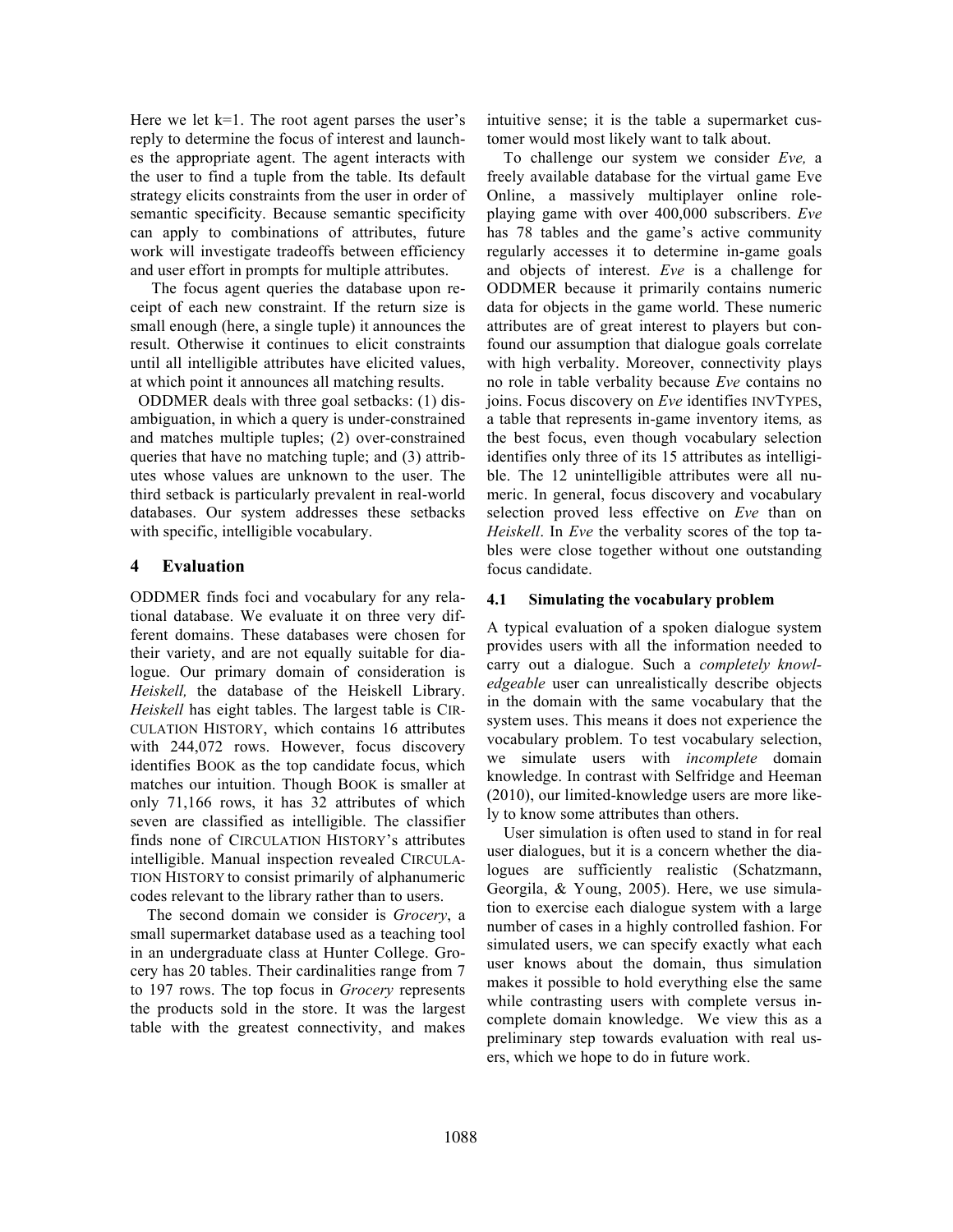|       | Heiskell       | Grocery        | Eve            |
|-------|----------------|----------------|----------------|
| C/N/R | $15.9 \pm 0.4$ | $11.1 \pm 0.2$ | $16.3 \pm 0.4$ |
| C/N/S | $9.0 \pm 0.0$  | $9.0 \pm 0.0$  | $9.0 \pm 0.0$  |
| C/V/R | $11.5 \pm 0.2$ | $11.1 \pm 0.3$ | $10.6 \pm 0.1$ |
| C/V/S | $9.5 \pm 0.1$  | $9.0 \pm 0.0$  | $9.0 \pm 0.0$  |
| L/N/R | $25.3 \pm 0.8$ | $13.1 \pm 0.2$ | $17.7 \pm 0.5$ |
| L/N/S | $16.5 \pm 0.6$ | $9.3 \pm 0.1$  | $9.4 \pm 0.1$  |
| L/V/R | $12.4 \pm 0.2$ | $12.2 \pm 0.1$ | $10.7 \pm 0.1$ |
| L/V/S | $11.3 \pm 0.2$ | $9.7 \pm 0.1$  | $9.0 \pm 0.0$  |

Table 4. Mean dialogue length across domains. C/\*/\*: complete-knowledge user; L/\*/\*: incompleteknowledge user; \*/N/\*: no vocabulary selection; \*/V/\*: with vocabulary selection; \*/\*/R: random order; \*/\*/S: order by specificity. Intervals are 95% confidence.

Our simulated user knows each attribute's value with a different probability. Ideally we might estimate these probabilities from a language model of a corpus in the domain. Unfortunately our domains contain many obscure names and non-verbal values for which we need non-zero probabilities. Instead, we estimate a probability for attribute value knowledge by calculating the frequency of total value occurrences in a subset of the New York Times portion of the English Gigaword corpus (Parker et al., 2011), a 4 million word corpus of news articles. These frequency values could have been used during vocabulary selection but we chose to reserve them for evaluation.

The probability that the limited-knowledge user knows a particular value is the normalized frequency that the attribute's values appear in Gigaword. We tokenized attribute values in our databases to remove punctuation and case. We ignored word order so that, for example, the author values "King, Stephen" and "Stephen King" are equivalent. For each value, we counted the articles in which all the value's tokens co-occurred. For each attribute, we took the sum of these counts over all its values, and took its log to represent the probability that the user knows that attribute. We then normalized by the log of the highest-frequency attribute to enforce our assumption that the user usually knows at least one piece of information about her goal. This method is robust to attributes with missing values. Probabilities for the BOOK attributes were 100% for TITLE, 78% for AUTHOR, 75% for PLACE PUBLISHED, and 73% for PUB-LISHER. ISBN has a 0% probability because none of its values occur in the corpus. ANNOTATIONS, whose values are brief plot descriptions of each book, has a low 37%. Although its values contained many common words, the words in a single annotation rarely co-occurred in one article.

#### **4.2 Testing the impact of domain knowledge**

We evaluate dialogue efficiency with two simulated users as measured by number of turns. The first user, C, has complete domain knowledge and always knows every constraint. The second, L, has limited, incomplete domain knowledge. When confronted with the focal summary, the simulated user always chooses the top suggested focus. The dialogue ends when either a single tuple matching the constraints is found, or all constraints have been requested, in which case all matching tuples are announced. We measure average dialogue length of 1000 simulated dialogues for each user with vocabulary selection (V) and without (N), and with prompts ordered randomly (R) or by specificity (S). Table 4 shows the results. ANOVAs of all pairs of comparisons were highly significant.

The longest dialogues for both users occur without vocabulary selection and with prompts in random order  $(*/N/R)$ . The more attributes there are, the longer it takes a random order to achieve a constraint combination that forms a key, so C has long dialogues even though it knows every constraint. L experiences much longer dialogues because it is prompted for inefficient constraints, and is unlikely to know most of them. This difference is particularly noticeable in *Heiskell.* On average, L's dialogues are ten turns longer.

Ordering prompts by specificity without vocabulary selection (\*/N/S) yields a sharp increase in efficiency for both users. C's dialogues achieve the minimum number of turns because it is immediately asked for the most specific constraint, which it always knows. In *Heiskell*, specificity decreases L's average length from 25.3 to 16.5, a large increase in efficiency but still much worse than C. For *Eve*, L performs better in the absence of vocabulary selection. Specificity alone brings its average efficiency near optimum. This is because for *Eve*'s INVTYPES table, the most specific intelligible attribute is the item's NAME, which our domain knowledge model predicts L will always know.

Vocabulary selection is more effective than specificity for L on *Heiskell.* L is much more likely to know the selected attributes and its efficiency increases even when prompted for intelligible attributes in a random order. Vocabulary selection is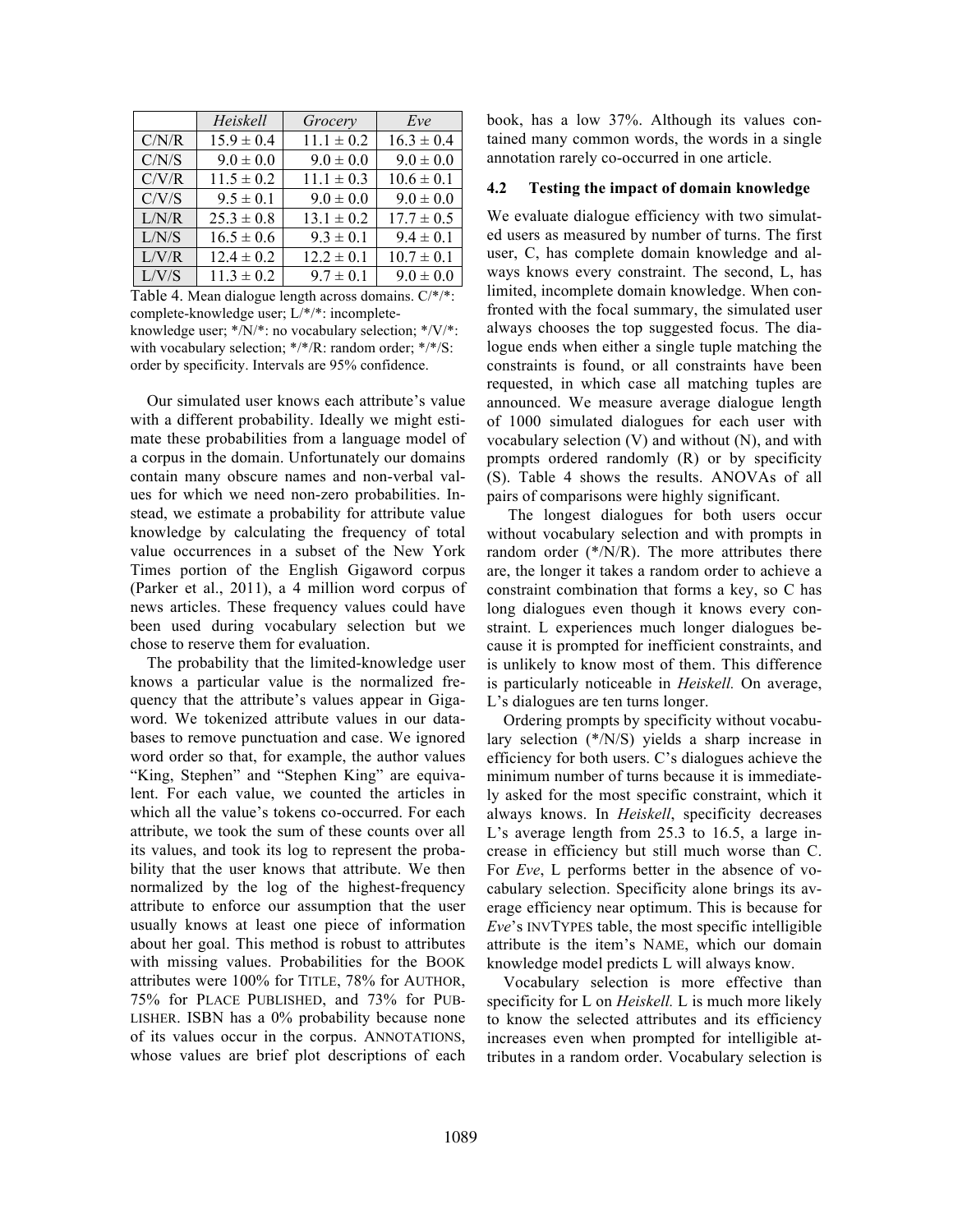less effective than specificity for C because C knows every attribute, but in general the intelligible attributes are also more specific, so selection increases C's efficiency even with random prompts. Vocabulary selection combined with specificity (\*/V/S) leads to a small *decrease* in efficiency for C on *Heiskell* over specificity alone*.* This is because the most specific intelligible attribute is slightly ambiguous, and C must occasionally supply extra constraints to disambiguate. However, with both specificity and vocabulary selection, L achieves a mean dialogue length of 11.3, requiring only two turns more than C to order a book.

For *Eve*, vocabulary selection and order-byspecificity are each effective individually, and yield similar dialogues for both L and C. This is because INVTYPES has only three intelligible attributes, so the dialogue ends after at most three prompts. Our domain knowledge model predicts close to 100% knowledge for two of these.

A comparison of the order-by-specificity strategy used here with the order-by-entropy strategy described by Polifroni and Walker (2006) yielded no significant difference in dialogue length. The two strategies produce similar attribute orders.

# **5 Conclusion and Open Questions**

We have demonstrated an open dialogue management system, ODDMER, which formulates a dialogue strategy by computing *metaknowledge* about its database: table verbality, attribute intelligibility, and attribute specificity. Candidate dialogue foci are the tables with high verbality. For each candidate focus, ODDMER chooses an intelligible domain vocabulary and generates a default strategy that orders prompts by specificity. A simulated user facing the vocabulary problem achieves more efficient dialogues with vocabulary selection. Our method works well on the Heiskell Library database, which has a particularly prominent candidate focus showing a clear separation between intelligible and unintelligible attributes. Focus discovery and vocabulary selection are less effective for numeric databases without clear dialogue goals. For example, *Eve*'s top focus scored the highest verbality, even though the table contained only three intelligible attributes.

Questions that arise from this work include how to extend focus discovery and vocabulary selection to numerical databases, how to extract strategies for goals other than tuple-selection from a database, and how to automatically infer intelligible table and attribute labels. We are also interested in discovery of less rigid dialogue goals, for example, a library patron who would be satisfied by an alternative book, and goals involving information aggregation where user utterances map to sophisticated queries. We would like to investigate how optimal policies learned through reinforcement learning vary across domains. Future work will also scale to mixed-initiative open dialogue management, explore more sophisticated models of user domain knowledge, and evaluate portability on more databases.

ODDMER uses the semantics of its domain representation to discover what to talk about and how to talk about it. We envision a rich toolkit that enables a system to explore its database for knowledge to exploit in collaborative dialogues with its users.

# **Acknowledgements**

The first author was supported in part by NSF grant IIS-0803481, ONR grant N00014-11-1-0294, and DARPA contract FA8750-09-C-0179. The second author was supported by the NSF grant IIS-0745369. This research was carried out at Columbia University. We thank Susan Epstein, Oren Etzioni, Wlodek Zadrozny, and the anonymous reviewers for helpful comments. We thank Luis Gravano for valuable literature suggestions, and Susan Epstein for use of the Grocery database.

# **References**

- Bohus, D., & Rudnicky, A. (2009). The RavenClaw Dialog Management Framework: Architecture and systems. *Computer Speech and Language 23*(3), 332-361.
- Chotimongkol, A., & Rudnicky, A. I. (2008). *Acquiring Domain-Specific Dialog Information from Task-Oriented Human-Human Interaction through an Unsupervised Learning*. Paper presented at the Conference on Empirical Methods in Natural Language Processing (EMNLP '08).
- Cimiano, P., Haase, P., Heizmann, J., Mantel, M., & Studer, R. (2008). Towards Portable Natural Language Interfaces to Knowledge Bases - The case of the ORAKEL system. *Data & Knowledge Engineering, 65*(2), 325-354.
- Cohen, W. W. (1995). *Fast Effective Rule Induction.* Paper presented at the Twelfth International Conference on Machine Learning.